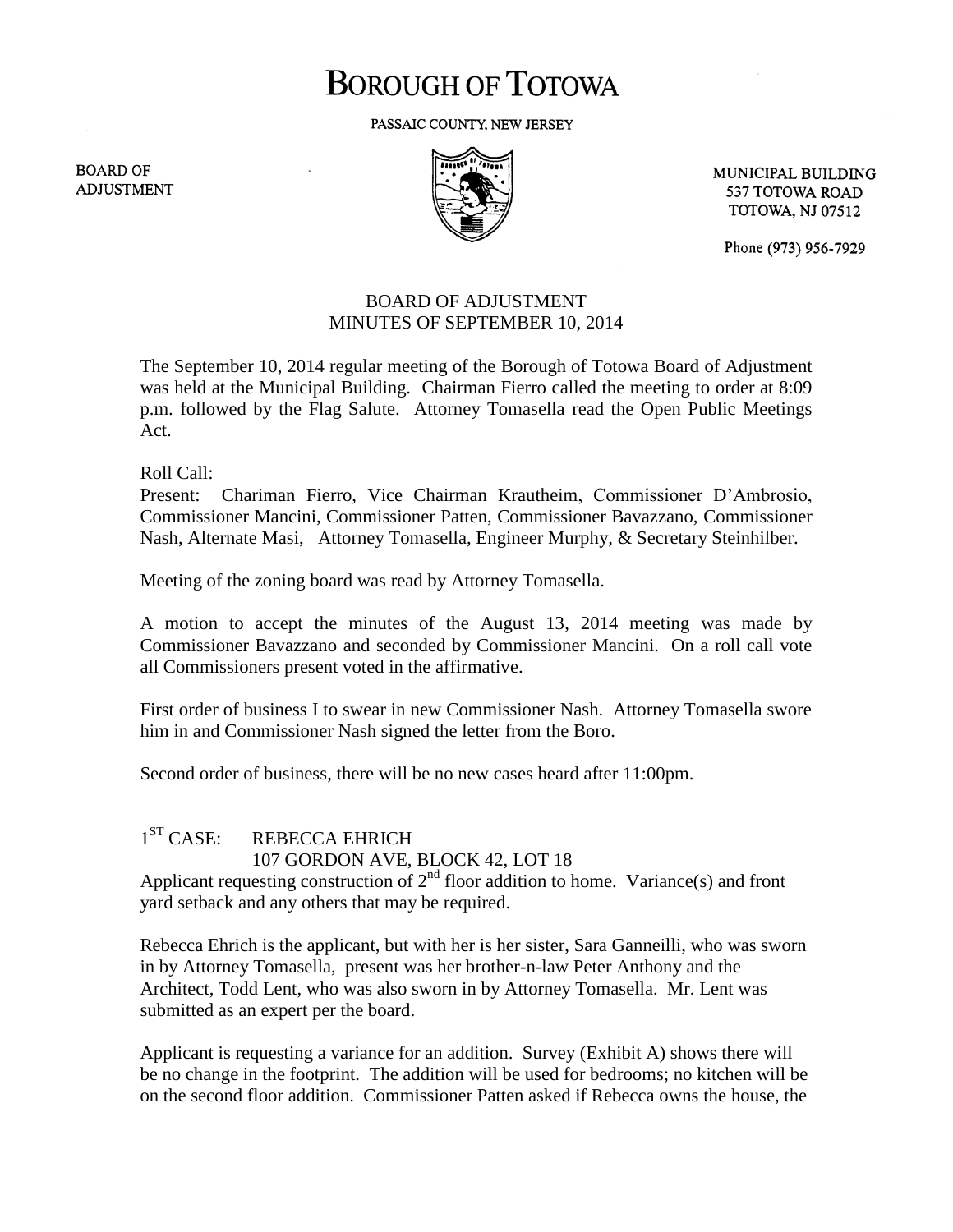answer is yes and Sara and Peter will be renting. Architect Murphy asked about the setback, non-conformity is detached garage, and deterioration of the side walk-the applicants are fine with the suggestions.

A motion to grant the necessary variance(s) was made by Vice Chairman Krautheim and seconded by Alternate Masi. Vote to grant 7-0 @ 8:20pm.

#### $2<sup>nd</sup> CASE:$ ALEX OLDJA 26 WASHINGTON PLACE, BLOCK 113, LOT 3

Applicant requesting construction of new home and garage. Variance(s) and front yard, side yard setbacks, F.A.R. impervious coverage, rear yard coverage for garage and any others that may be required.

Attorney Saracino changed from Alex Oldja as applicant to 26 Washington Ave. House has been torn down because of safety. Construction of new home with detached garage. Alexander Oldja sworn in by Attorney Tomasella, resides at 4 Lookout Point. Applicant states house was deteriorated and neighbors seemed happy it was knocked down.

Yogesh Mistry sworn in by Attorney Tomasella, resides at 17 Main Street, Netcong is recognized as a qualified architect by the board. Minstry states plans (Exhibit A-1, 3 pages) show photos of the previous house, which was approx. 1,000 square feet. The lot is 50 x 100 with 5,000 square feet. Basement will be added along with a 1<sup>st</sup> floor and 2<sup>nd</sup> floor. There will be 4 bedrooms on the second floor with construction of a deck in the rear.

Applicant is requesting a 2 car garage with stone work and siding in front and the remainder of the home will be sided. The proposed house will consist of 2,300 square feet of house and 429 square feet of garage. Mistry shows Arial Photos (Exhibit A2), which shows surrounding homes, they are all in line as far as where they start from the sidewalk. Impervious coverage which 25 is allowed, Minstry is proposing 29.2 which allows for a 4' set-back.

Engineer Murphy request copies of building height calculations and also needs a full set of plans. He also suggests consideration of replacement of sidewalks, curbs, and driveway. Applicant has not objection to that. Vice Chairman Krautheim asked about landscaping and applicant says he will defiantly make the grounds look nice. Commissioner Mancini asked about a basement and applicant Oldja plans on having a finished basement with sheetrock. There will be no exterior entrance to the basement.

A motion to grant the necessary variance(s) was made by Commissioner D'Ambrosio and seconded by Commissioner Bavazzano. Vote to grant 7-0 @ 8:40pm.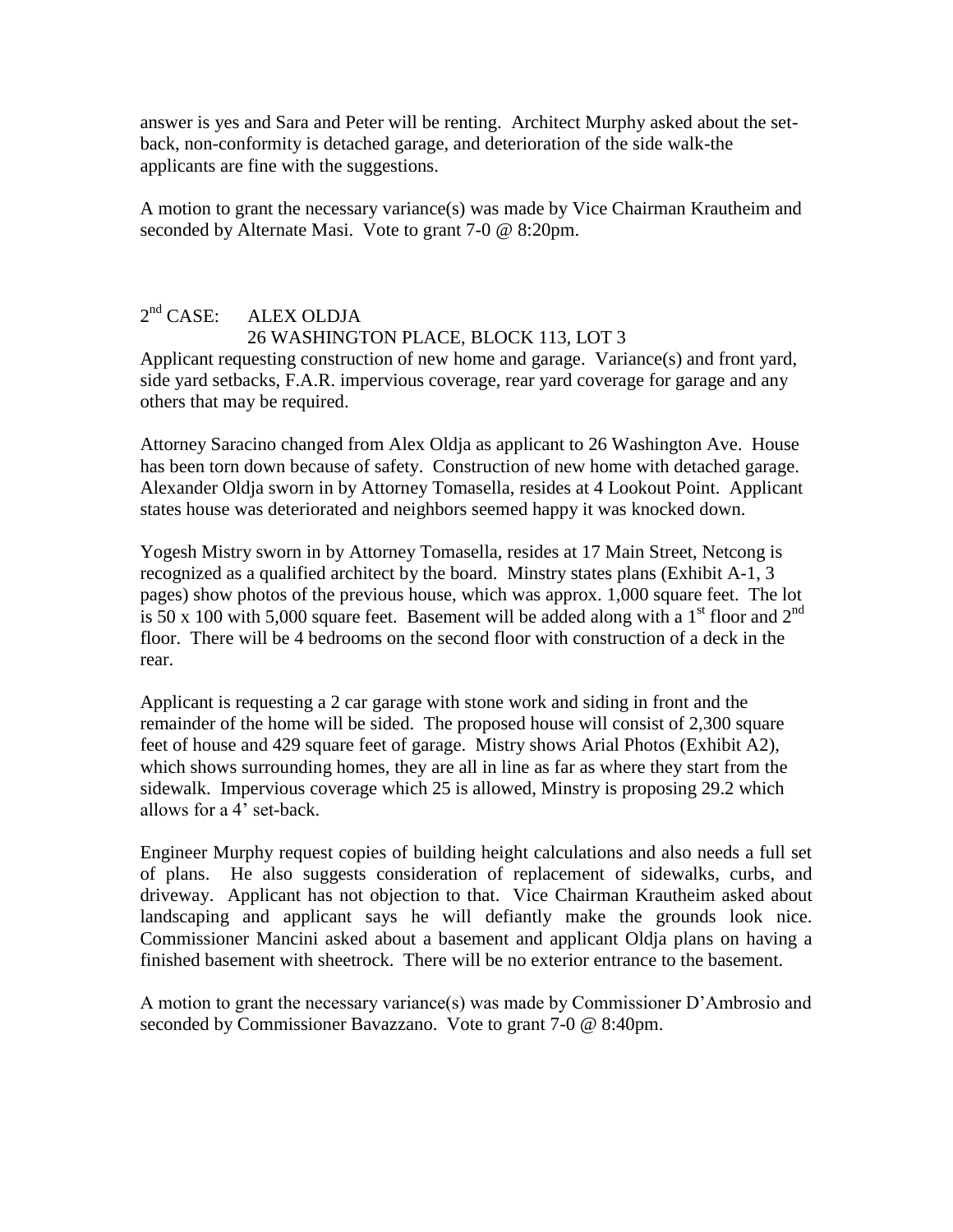# $3<sup>rd</sup>$  & 4th CASE: 442-450 UNION BLVD LLC 442-450 UNION BLVD, BLOCK 103, LOTS 10-01-10-02 Applicant requesting variance(s) for building that exceeds F.A.R. and building coveragenon permitted use/residential in B-5 district. Utilities located in reg. side yard insufficient number of parking spaces and size of parking spaces. Parking and any others that may be required.

The two cases are being heard as one, there is two separate lots, and 2 separate applications, with one set of plans. Attorney Saracino states that the properties are vacant lots at this time in a B-5 professional district. He is requesting 2 buildings each with commercial on the first floor and 3 apartments on the second floor.

Engineer Pat McClellam, Civil Engineer, and business address if 11 Furler Street Totowa, sworn in by Attorney Tomasella is qualified as an expert per the board. Requesting the construction of 2 buildings each with an 18,000 square foot footprint. The applicant is seeking 21 parking spaces. There will be sewer hookup, and applicant is asking for a floor ratio variances, building coverage variance, and use variance. The applicant is requesting 2 signs per lot instead on 1.

Engineer McClellam has tagged plans exhibit A1-8, which were last revised July 11, 2014. Page 2 of the plans is of existing lots surrounding the site. Page 3 of the plans show 2 buildings which are separated by 10' which is where the air conditioning units will be.

On Engineer Murphy's report :

Section 1-3-Commentary, components of application

Section 4-The applicant will comply-also commentary

Section 5-Commentary, no conforming

 Section 6-Garbage removal, applicant will have a refuge company to remove the garbage, also there will be a dumpster

 Section 7-Applicant will address snow removal personally, but if it is a large amount he will have contractors remove off site

Section 8-a certified survey, sign and sealed will go to the building department

8-b correction will be made by Minstry

8-c consolidated in one location

 8-d no trees are planning to be removed, if there is, applicant will comply with the boro code

8-e defer to the architect

8-f refer to plans on page 3, once decided it will comply and be on plans

 8-g under the jurisdiction of the county, if changes needed, applicant will comply-overflow needs to be removed-trench drain detail will add the details needed by Engineer Murphy-soil test and documentation-delete references to Hobart Place.

 8-h plans on page 4, run off between buildings will be collected by trench drain and be noted on plans

 8-i Applicant will add more green area to make the 10% -6' spacing of Japanese trees-county permission, will be put on plan. Plans on page 5 show rear of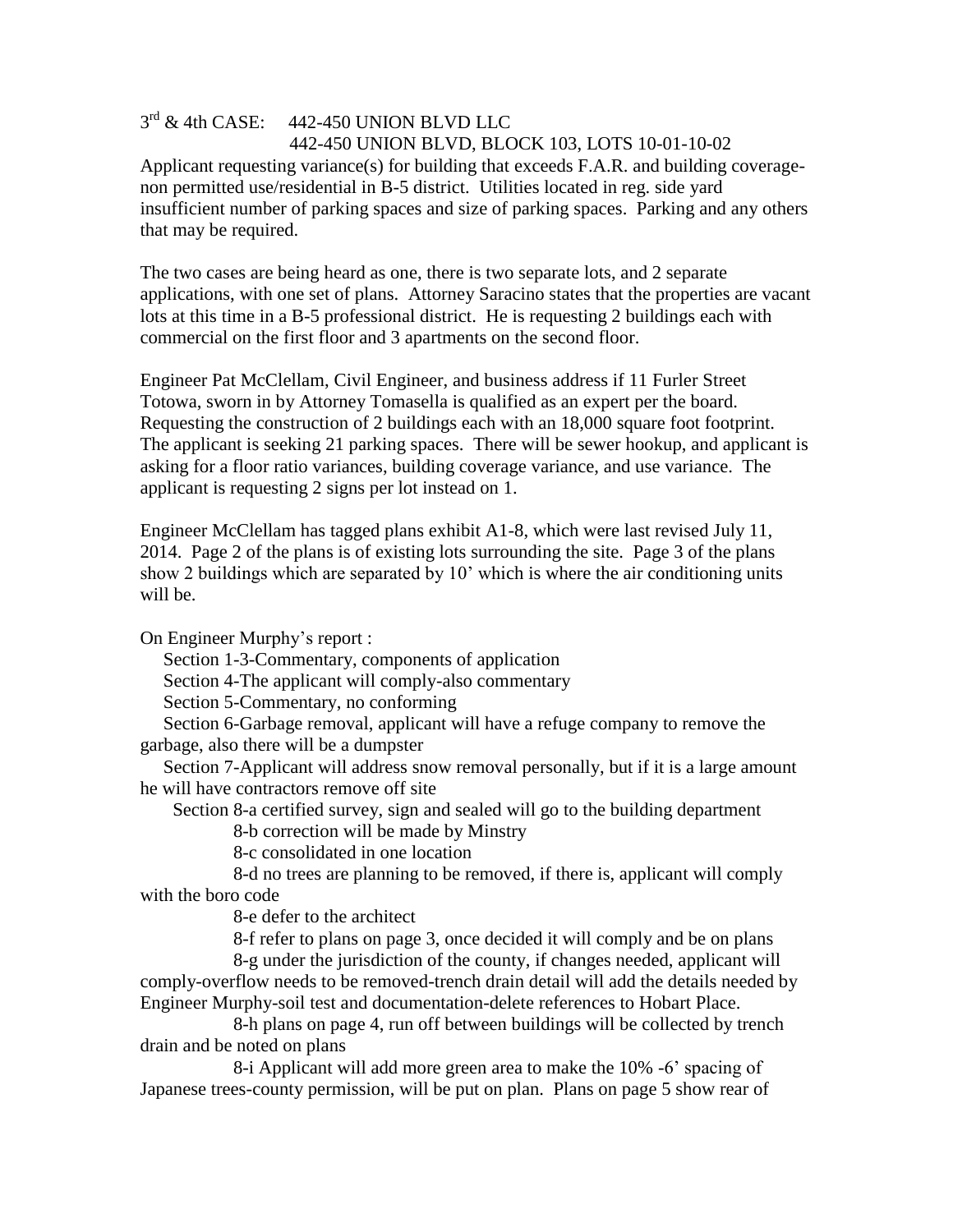property for light post will alter the angle to eliminate over flow to neighbor or might lower the height. Applicant will label and comply. The applicant will provide second tree-needs to know what type of tree the town requires.

8-j Applicant will indicate signage on plans

8-k see plans on page 3Applicant will comply

 Commissioner Patten asked about the relocation of the utility pole and if there would be any financial detriment to any surrounding businesses, Engineer state no. Chairman Fierro suggest to set back the building 2' for the line site of pedestrians and the applicant says that will not be an issue.

Question from the public:

James LaSala asked the reason why variances are being asked-expert will address floor area ratio. Mr. LaSala has concerns about snow removal and cars being on property. Also asked about dumpsters and would they be wheeled out and picked up. Applicants replies the there would be 3-2yard dumpsters would they be able to fit in designated area.

Architect Mistry was sworn in by Attorney Tomasella. Mr. Mistry has a single photo (exhibit A-9) Main entrance will be in the front of the building and employees enter from rear of building. Windows will be curved like the 3<sup>rd</sup> floor. Code 1803A commercial-not all usable commercial space. Plans A10 and A11 show elevation and floor plans on each. There will be 3-1 bedroom apartments with the main entrance is on the second floor. Plan A10 is for 442 Union Blvd and Plan A11 is for 450 Union Blvd. Apartments will be on the  $2<sup>nd</sup>$  floor and will be approx.. 870 square feet each. There will be a walkway between the two buildings that will be the handicap entrance.

Plan A-12 shows pictures of one building description of materials used for exterior of the building. Commissioner Patten asked why the AC units aren't put on the roof of the building. Architect Mistry responds that there are three AC units and there will be an upper deck for residential apartments. The 2 in walkway are for commercial and possibly 2 units on one side so there would be a clearer walkway. Engineer Murphy asked about required finishes need to be in ordinance with town Architect would comply.

Alex Oldja, sworn in by Attorney Tomasella states that if the building is set back 2' then the awning will be in the right of way.

James LaSala asked about handicap access for apartments. Architect Mistry says there are no elevators, it is not required for this size building.

Mr. Ochad, Professional Planner, sworn in by Attorney Tomasella, business address id 1216 Fairlawn Ave, Fairlawn is a qualified Planner as per the Board. Mixed use of the property is commercial on lower lever and residential on the upper. D1 variance and D4 variance (floor ratio). Plans A-13 shows photos of lots (4 pictures), and Pland A-14 shows photos of surrounding areas (4 pictures). Positive approach for planning on Union Blvd. Rent to single tenants, business couples, or seniors. Parking spaces are shared, so there is no need for separate spaced for tenants. Commissioner Paten asked about reducing the building and if that would lessen the maintenance, Planner Ochad states that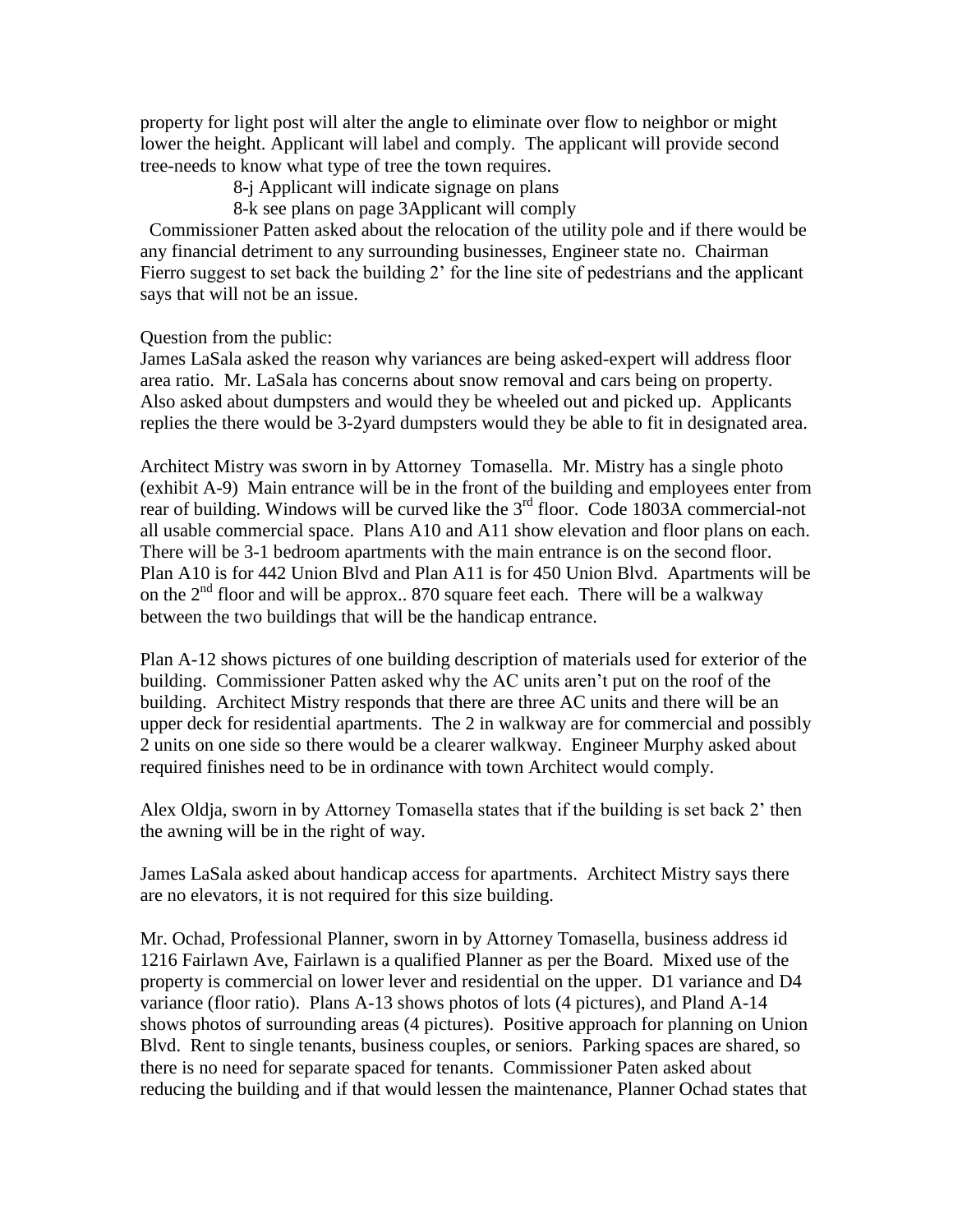is not an issue. Engineer Murphy asked about parking spacing requirements and Planner Ochad says 8. James LaSala asked about adequate parking and asked about reduction of size of building. Also asked about if the building have a basement, Planner Ochad says he does not believe that there will be a basement. Mr. LaSala asked about the overflow of parking and where they would go, Planner Ochad says there would be sufficient parking. Attorney Saracino asked planner if he was present for Dr. D'Ambrose or Dr. Amatos application, Planner Ochad says no.

Engineer Murphy says that 14' for one way driveways is what is needed and the plans show 12'. Engineer McClellam says 12' wide is a travel way for highways, so it is sufficient for 12' one way traffic. Engineer Murphy is satisfied with the answer. Applicant Oldja states the project fits a market for the interest, it is not too big and not too small. The what if questions that Mr. LaSala is asking are just that, what if's. Dr. Ambrose was parking at 388 Union Blvd for his business and was told not to by Mrs. Oldja, he was parking there because of overflow of his business. Applicant Oldja is willing to make changes if need be.

Commissioner Mancini asked about access to businesses for handicap, je asked if back entrance is available, and Mr. Oldja says yes. Commissioner Bavazzano states the it was noted that the back entrance was for employees only. Mr. Oldja states that depends on businesses that move in. Applicant Oldja is willing to move building back of the board feels it is esthetically pleasing. Board should approve of deny with how the application was presented.

Mr. LaSala asked Mr. Oldja if the other buildings constructed the same way, Mr. Oldja could not respond. Attorney Saracino states the overall construction improves the area, especially how much of an eye sore they are now.

Public: Dr, Ambrose, sworn in by Attorney Tomasella, business address if 426 Union Blvd. Dr. Ambrose is concerned about parking spaces, he parks off premises but vandiliziam has been a problem. Snow removal can be an issue if tenants have to move around for parking. Commissioner Mancini asked when the building that Dr. Ambrose is in was built, answer is 1986. Mr. Oldja says trespassing parking is being addressed by Dr. Ambrose but Dr. Ambrose has parked in lots other than his.

A motion to grant the necessary variance(s) was made by Commissioner D'Ambrosio and seconded by Commissioner Patten. Vote to grant 7-0 @ 11:24pm.

## THE FOLLOWING RESOLUTION(S) WAS MEMORIALIZED:

#### $1<sup>st</sup> CASE:$ ALLYANT LLC/JOE LONGO 82 UNION BLVD, BLOCK 11, LOT 2

Variance(s) granted for expansion on non-conforming bldg.., construction of residential apartments in B-2 zone.